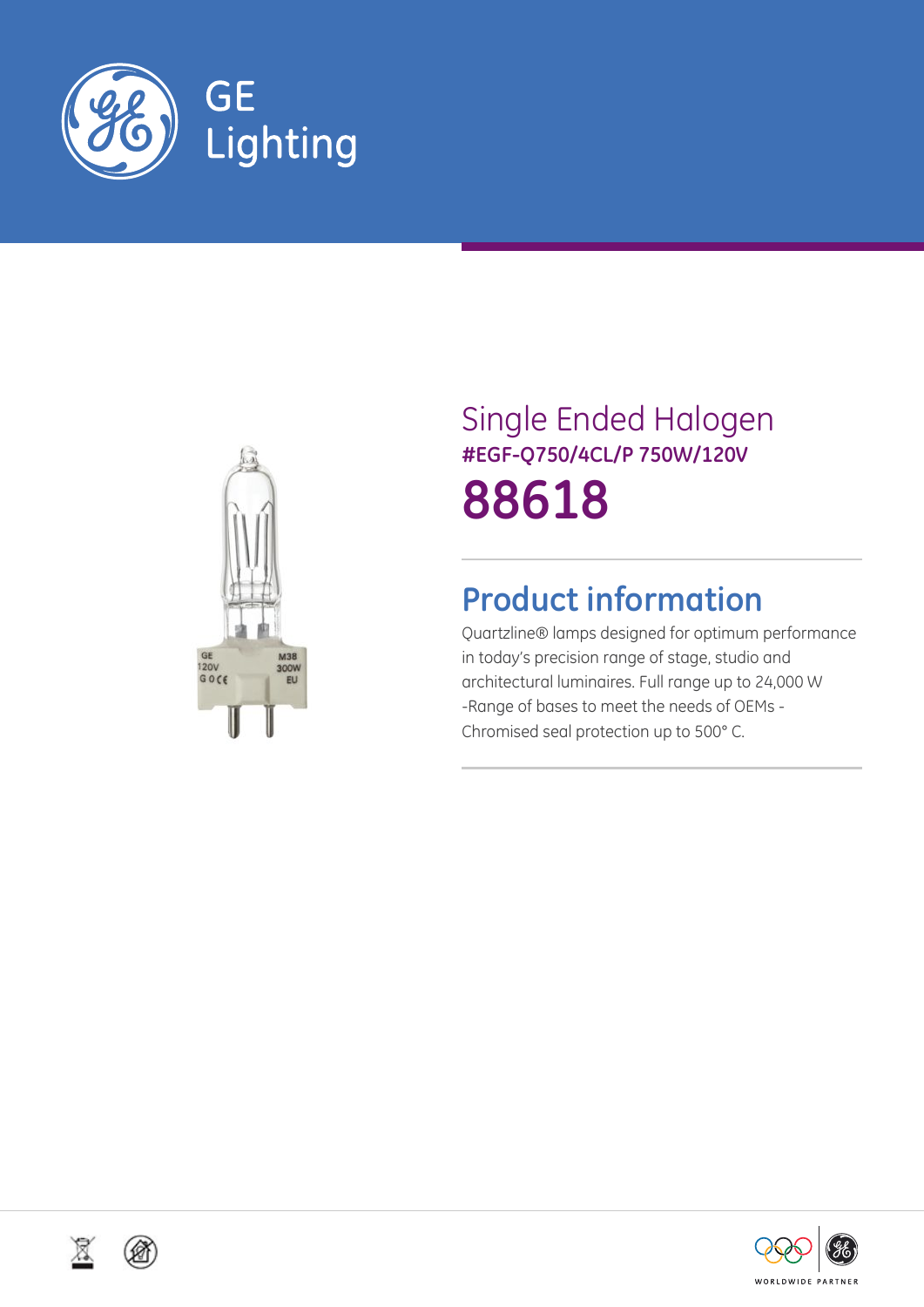

### **Product data**

| Cap/Base                      | G9.5                  |
|-------------------------------|-----------------------|
| <b>Bulb Shape</b>             | Tubular               |
| <b>Bulb Diameter [mm]</b>     | 18                    |
| Maximum Overall Length [mm]   | 152.4                 |
| Light Center Length [mm]      | 89                    |
| Net weight per piece [g]      | 102                   |
| Gross weight per piece [g]    | 130                   |
| <b>Brand</b>                  | General Electric (GE) |
| Energy efficiency class (EEC) |                       |

## **Performance data**

| Colour Rendering Index (CRI) [Ra]               | 100    |
|-------------------------------------------------|--------|
| Nominal correlated colour temperature (CCT) [K] | 3200   |
| Nominal lumens [lm]                             | 20400  |
| Rated Life [h]                                  | 500    |
| Nominal power [W]                               | 750    |
| Weighted energy consumption [kWh/1000h]         | 801.78 |
| Nominal lamp voltage [V]                        | 120    |

## **Electrical data**

| Coil type               | CC-8 |
|-------------------------|------|
| <b>Ballast Required</b> | Yes  |